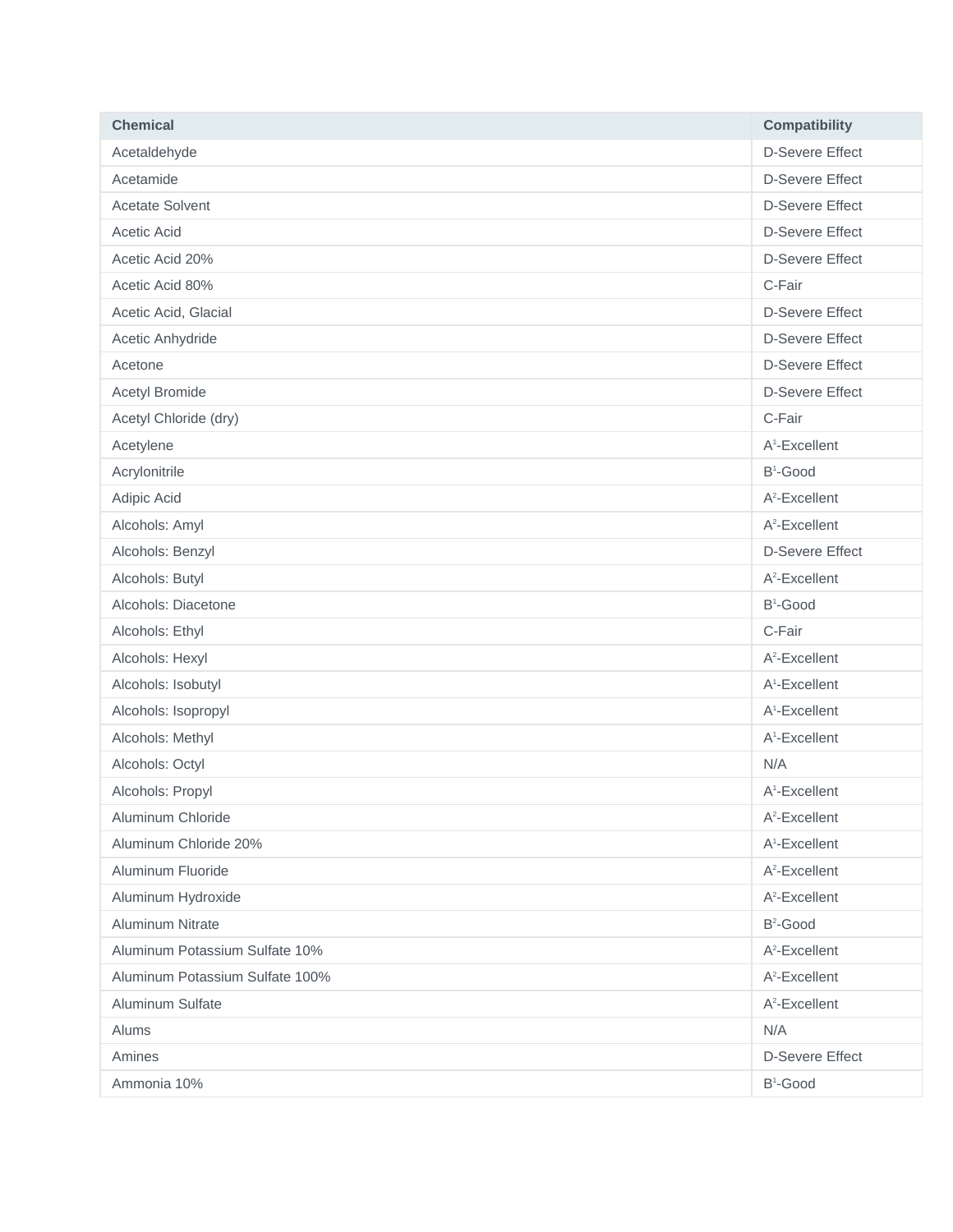| Ammonia Nitrate                | B-Good                    |
|--------------------------------|---------------------------|
| Ammonia, anhydrous             | $A^2$ -Excellent          |
| Ammonia, liquid                | A <sup>1</sup> -Excellent |
| Ammonium Acetate               | A-Excellent               |
| Ammonium Bifluoride            | $A^2$ -Excellent          |
| Ammonium Carbonate             | $A^2$ -Excellent          |
| Ammonium Caseinate             | N/A                       |
| Ammonium Chloride              | $A^2$ -Excellent          |
| Ammonium Hydroxide             | A-Excellent               |
| <b>Ammonium Nitrate</b>        | $A^2$ -Excellent          |
| Ammonium Oxalate               | A-Excellent               |
| Ammonium Persulfate            | A <sup>2</sup> -Excellent |
| Ammonium Phosphate, Dibasic    | $A^2$ -Excellent          |
| Ammonium Phosphate, Monobasic  | A-Excellent               |
| Ammonium Phosphate, Tribasic   | A-Excellent               |
| Ammonium Sulfate               | $A^2$ -Excellent          |
| Ammonium Sulfite               | A <sup>2</sup> -Excellent |
| Ammonium Thiosulfate           | N/A                       |
| Amyl Acetate                   | <b>D-Severe Effect</b>    |
| Amyl Alcohol                   | $A^2$ -Excellent          |
| Amyl Chloride                  | <b>D-Severe Effect</b>    |
| Aniline                        | $C^1$ -Fair               |
| Aniline Hydrochloride          | $B^2$ -Good               |
| Antifreeze                     | A-Excellent               |
| Antimony Trichloride           | $A^2$ -Excellent          |
| Aqua Regia (80% HCl, 20% HNO3) | $C^1$ -Fair               |
| Arochlor 1248                  | N/A                       |
| Aromatic Hydrocarbons          | <b>D-Severe Effect</b>    |
| Arsenic Acid                   | A <sup>1</sup> -Excellent |
| <b>Arsenic Salts</b>           | A-Excellent               |
| Asphalt                        | $A^2$ -Excellent          |
| <b>Barium Carbonate</b>        | A <sup>2</sup> -Excellent |
| <b>Barium Chloride</b>         | A <sup>1</sup> -Excellent |
| <b>Barium Cyanide</b>          | <b>D-Severe Effect</b>    |
| Barium Hydroxide               | A <sup>2</sup> -Excellent |
| <b>Barium Nitrate</b>          | A-Excellent               |
| <b>Barium Sulfate</b>          | B <sup>1</sup> -Good      |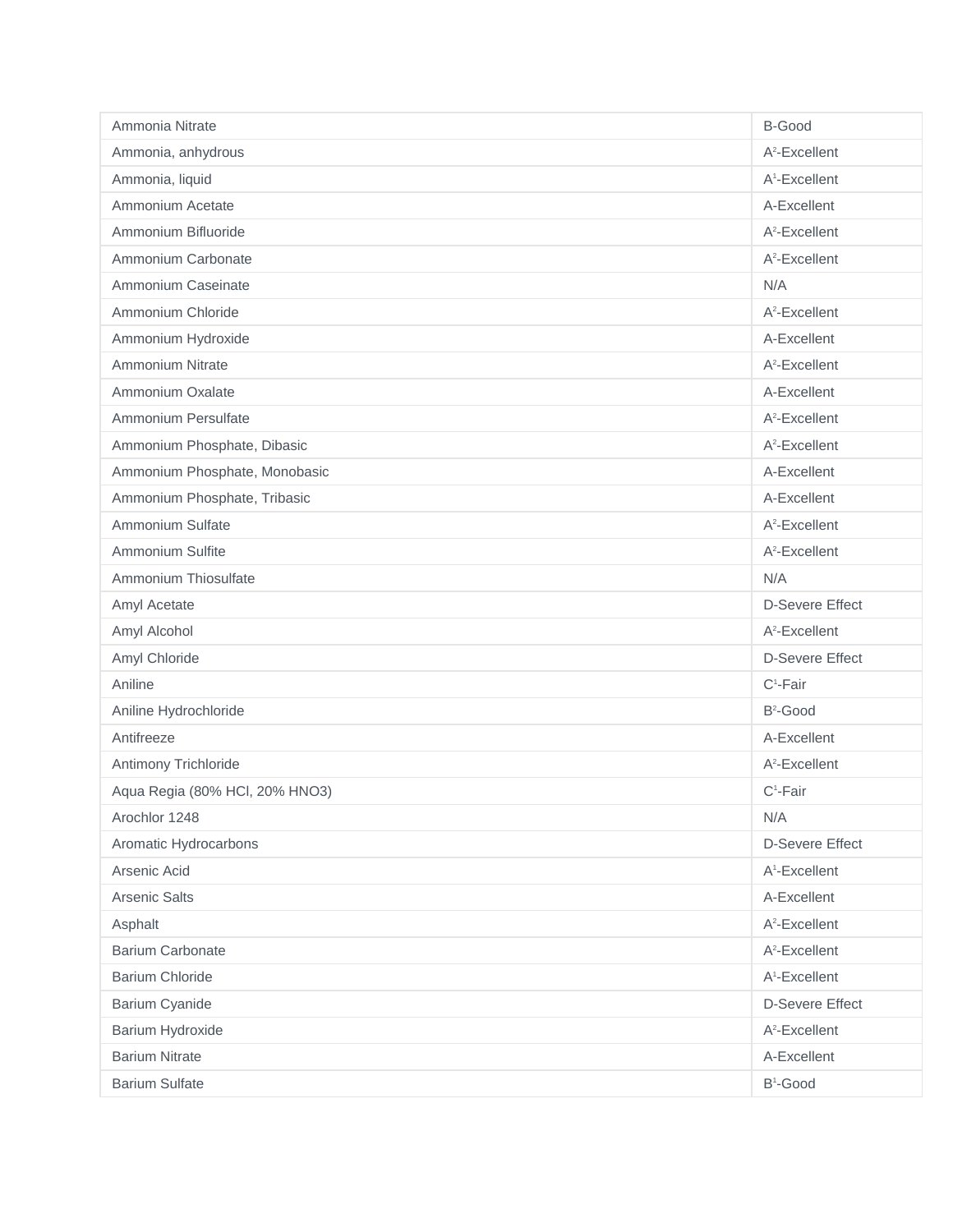| <b>Barium Sulfide</b>          | A <sup>2</sup> -Excellent |
|--------------------------------|---------------------------|
| <b>Beer</b>                    | A <sup>2</sup> -Excellent |
| <b>Beet Sugar Liquids</b>      | $A^2$ -Excellent          |
| Benzaldehyde                   | <b>D-Severe Effect</b>    |
| Benzene                        | $C^1$ -Fair               |
| Benzene Sulfonic Acid          | A-Excellent               |
| Benzoic Acid                   | A-Excellent               |
| Benzol                         | N/A                       |
| Benzonitrile                   | N/A                       |
| <b>Benzyl Chloride</b>         | N/A                       |
| <b>Bleaching Liquors</b>       | A <sup>1</sup> -Excellent |
| Borax (Sodium Borate)          | A <sup>1</sup> -Excellent |
| <b>Boric Acid</b>              | $A^2$ -Excellent          |
| <b>Brewery Slop</b>            | N/A                       |
| <b>Bromine</b>                 | $C^1$ -Fair               |
| <b>Butadiene</b>               | $C^1$ -Fair               |
| <b>Butane</b>                  | $C^1$ -Fair               |
| <b>Butanol (Butyl Alcohol)</b> | $C^1$ -Fair               |
| <b>Butter</b>                  | N/A                       |
| <b>Buttermilk</b>              | A <sup>1</sup> -Excellent |
| <b>Butyl Amine</b>             | <b>D-Severe Effect</b>    |
| <b>Butyl Ether</b>             | A <sup>2</sup> -Excellent |
| <b>Butyl Phthalate</b>         | N/A                       |
| Butylacetate                   | <b>D-Severe Effect</b>    |
| <b>Butylene</b>                | A <sup>1</sup> -Excellent |
| <b>Butyric Acid</b>            | B <sup>1</sup> -Good      |
| Calcium Bisulfate              | N/A                       |
| Calcium Bisulfide              | A <sup>2</sup> -Excellent |
| Calcium Bisulfite              | B-Good                    |
| Calcium Carbonate              | A <sup>2</sup> -Excellent |
| Calcium Chlorate               | B <sup>2</sup> -Good      |
| Calcium Chloride               | C-Fair                    |
| Calcium Hydroxide              | B-Good                    |
| Calcium Hypochlorite           | B <sup>1</sup> -Good      |
| <b>Calcium Nitrate</b>         | A <sup>2</sup> -Excellent |
| Calcium Oxide                  | B-Good                    |
| Calcium Sulfate                | B <sup>2</sup> -Good      |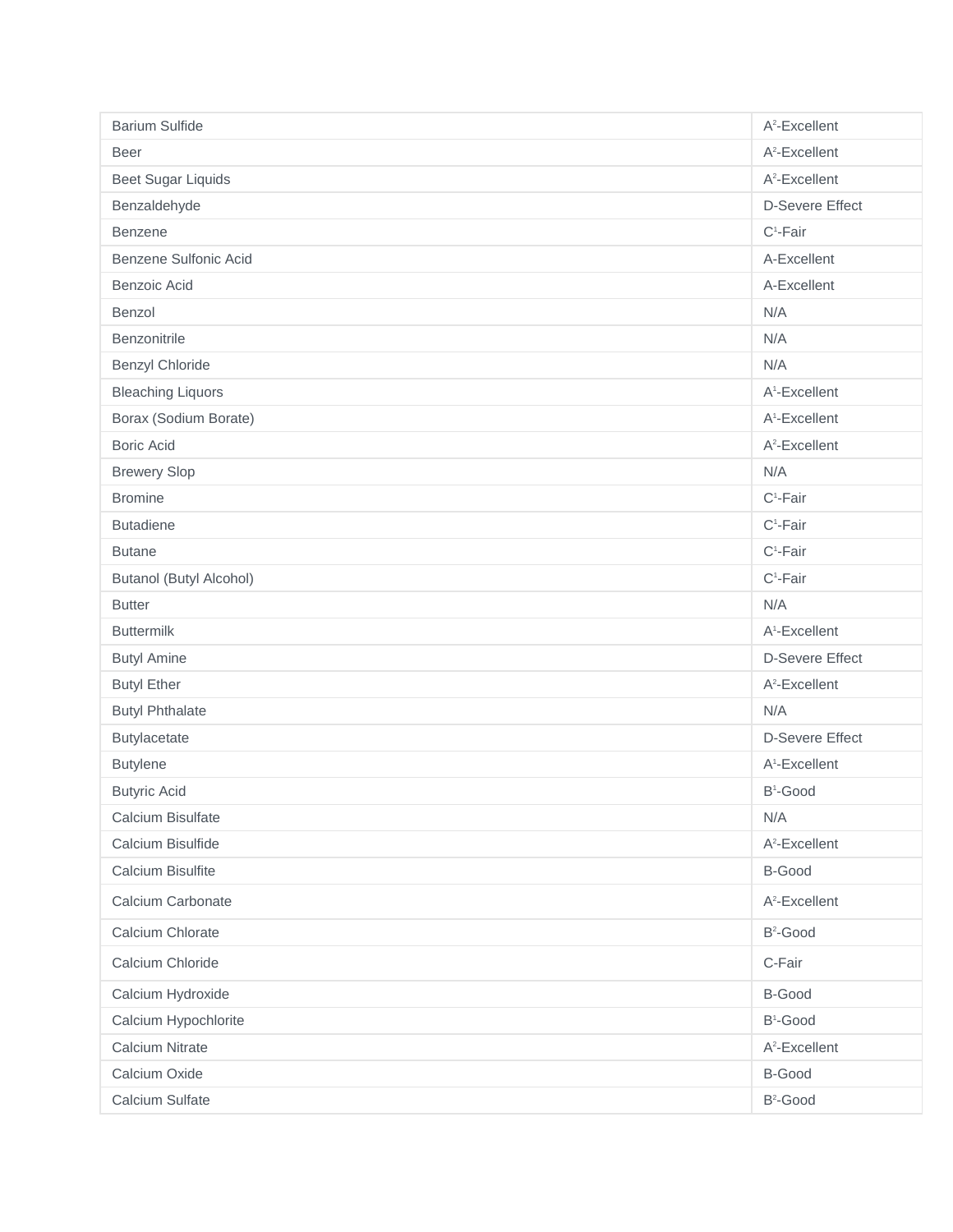| Calgon                     | N/A                       |
|----------------------------|---------------------------|
| Cane Juice                 | A <sup>1</sup> -Excellent |
| Carbolic Acid (Phenol)     | <b>D-Severe Effect</b>    |
| Carbon Bisulfide           | <b>D-Severe Effect</b>    |
| Carbon Dioxide (dry)       | $A^2$ -Excellent          |
| Carbon Dioxide (wet)       | A <sup>1</sup> -Excellent |
| Carbon Disulfide           | <b>D-Severe Effect</b>    |
| Carbon Monoxide            | $A^2$ -Excellent          |
| Carbon Tetrachloride       | <b>D-Severe Effect</b>    |
| Carbon Tetrachloride (dry) | N/A                       |
| Carbon Tetrachloride (wet) | N/A                       |
| <b>Carbonated Water</b>    | A-Excellent               |
| Carbonic Acid              | $A^2$ -Excellent          |
| Catsup                     | A-Excellent               |
| <b>Chloric Acid</b>        | $A^2$ -Excellent          |
| <b>Chlorinated Glue</b>    | N/A                       |
| Chlorine (dry)             | <b>D-Severe Effect</b>    |
| <b>Chlorine Water</b>      | A <sup>2</sup> -Excellent |
| Chlorine, Anhydrous Liquid | <b>D-Severe Effect</b>    |
| Chloroacetic Acid          | B <sup>1</sup> -Good      |
| Chlorobenzene (Mono)       | <b>D-Severe Effect</b>    |
| Chlorobromomethane         | <b>D-Severe Effect</b>    |
| Chloroform                 | <b>D-Severe Effect</b>    |
| Chlorosulfonic Acid        | <b>D-Severe Effect</b>    |
| Chocolate Syrup            | N/A                       |
| Chromic Acid 10%           | $A^2$ -Excellent          |
| Chromic Acid 30%           | A <sup>1</sup> -Excellent |
| Chromic Acid 5%            | A <sup>2</sup> -Excellent |
| Chromic Acid 50%           | <b>D-Severe Effect</b>    |
| Chromium Salts             | A-Excellent               |
| Cider                      | A-Excellent               |
| Citric Acid                | B <sup>2</sup> -Good      |
| <b>Citric Oils</b>         | N/A                       |
| Cloroxr (Bleach)           | A-Excellent               |
| Coffee                     | N/A                       |
| Copper Chloride            | A <sup>1</sup> -Excellent |
| Copper Cyanide             | A <sup>2</sup> -Excellent |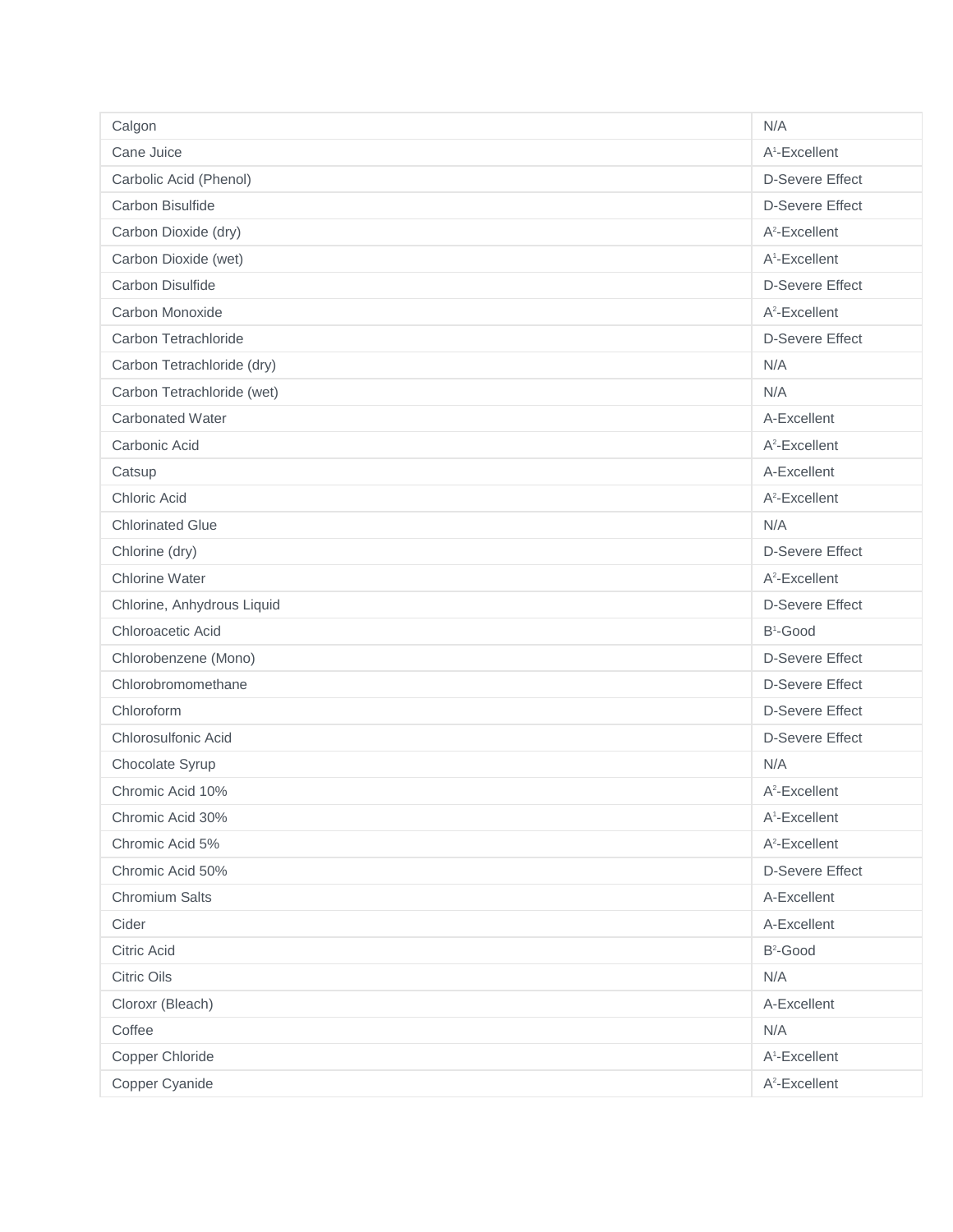| Copper Fluoborate               | A-Excellent               |
|---------------------------------|---------------------------|
| <b>Copper Nitrate</b>           | A <sup>2</sup> -Excellent |
| Copper Sulfate>5%               | $A^2$ -Excellent          |
| Copper Sulfate 5%               | A <sup>2</sup> -Excellent |
| Cream                           | N/A                       |
| Cresols                         | <b>D-Severe Effect</b>    |
| Cresylic Acid                   | <b>D-Severe Effect</b>    |
| Cupric Acid                     | $A^2$ -Excellent          |
| Cyanic Acid                     | N/A                       |
| Cyclohexane                     | <b>D-Severe Effect</b>    |
| Cyclohexanone                   | <b>D-Severe Effect</b>    |
| Detergents                      | A-Excellent               |
| Diacetone Alcohol               | <b>D-Severe Effect</b>    |
| Dichlorobenzene                 | <b>D-Severe Effect</b>    |
| Dichloroethane                  | <b>D-Severe Effect</b>    |
| <b>Diesel Fuel</b>              | A <sup>1</sup> -Excellent |
| Diethyl Ether                   | <b>D-Severe Effect</b>    |
| Diethylamine                    | <b>D-Severe Effect</b>    |
| Diethylene Glycol               | $C^1$ -Fair               |
| Dimethyl Aniline                | <b>D-Severe Effect</b>    |
| Dimethyl Formamide              | <b>D-Severe Effect</b>    |
| Diphenyl                        | N/A                       |
| Diphenyl Oxide                  | <b>D-Severe Effect</b>    |
| <b>Dyes</b>                     | <b>B-Good</b>             |
| Epsom Salts (Magnesium Sulfate) | A <sup>1</sup> -Excellent |
| Ethane                          | A <sup>1</sup> -Excellent |
| Ethanol                         | C-Fair                    |
| Ethanolamine                    | <b>D-Severe Effect</b>    |
| Ether                           | <b>D-Severe Effect</b>    |
| <b>Ethyl Acetate</b>            | <b>D-Severe Effect</b>    |
| <b>Ethyl Benzoate</b>           | <b>D-Severe Effect</b>    |
| Ethyl Chloride                  | <b>D-Severe Effect</b>    |
| <b>Ethyl Ether</b>              | <b>D-Severe Effect</b>    |
| <b>Ethyl Sulfate</b>            | N/A                       |
| Ethylene Bromide                | <b>D-Severe Effect</b>    |
| Ethylene Chloride               | <b>D-Severe Effect</b>    |
| Ethylene Chlorohydrin           | <b>D-Severe Effect</b>    |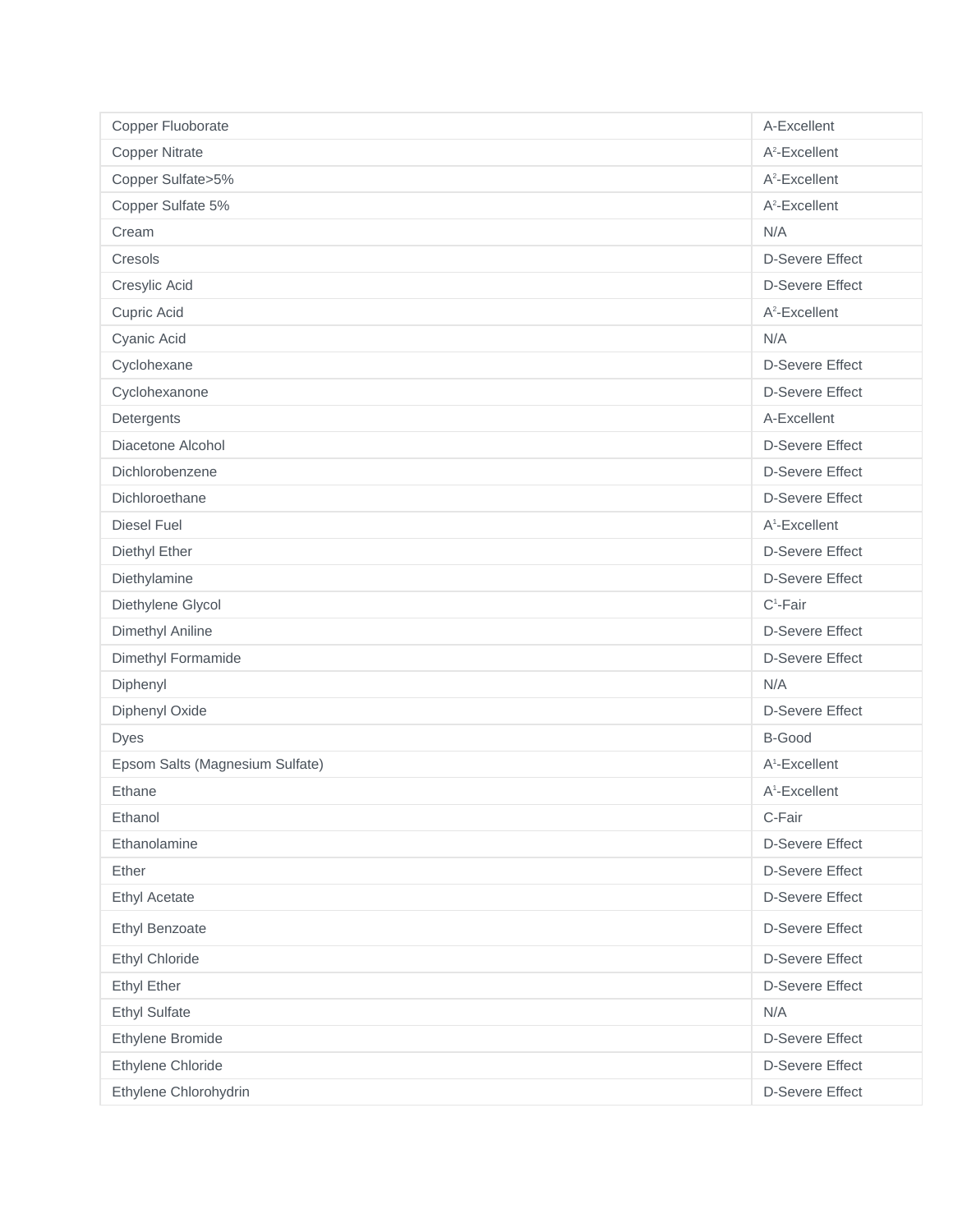| Ethylene Diamine         | <b>D-Severe Effect</b>    |
|--------------------------|---------------------------|
| Ethylene Dichloride      | <b>D-Severe Effect</b>    |
| Ethylene Glycol          | A-Excellent               |
| Ethylene Oxide           | <b>D-Severe Effect</b>    |
| <b>Fatty Acids</b>       | A-Excellent               |
| Ferric Chloride          | A-Excellent               |
| <b>Ferric Nitrate</b>    | A-Excellent               |
| <b>Ferric Sulfate</b>    | A-Excellent               |
| Ferrous Chloride         | A-Excellent               |
| <b>Ferrous Sulfate</b>   | A-Excellent               |
| Fluoboric Acid           | A-Excellent               |
| Fluorine                 | <b>D-Severe Effect</b>    |
| <b>Fluosilicic Acid</b>  | <b>D-Severe Effect</b>    |
| Formaldehyde 100%        | A-Excellent               |
| Formaldehyde 40%         | A-Excellent               |
| Formic Acid              | A <sup>1</sup> -Excellent |
| Freon 113                | B-Good                    |
| Freon 12                 | A <sup>2</sup> -Excellent |
| Freon 22                 | A-Excellent               |
| Freon TF                 | B-Good                    |
| Freonr 11                | A <sup>2</sup> -Excellent |
| Fruit Juice              | A-Excellent               |
| <b>Fuel Oils</b>         | $A^2$ -Excellent          |
| Furan Resin              | A-Excellent               |
| Furfural                 | <b>D-Severe Effect</b>    |
| <b>Gallic Acid</b>       | B-Good                    |
| Gasoline (high-aromatic) | A-Excellent               |
| Gasoline, leaded, ref.   | B-Good                    |
| Gasoline, unleaded       | C2-Fair                   |
| Gelatin                  | B-Good                    |
| Glucose                  | A <sup>2</sup> -Excellent |
| Glue, P.V.A.             | C-Fair                    |
| Glycerin                 | A-Excellent               |
| Glycolic Acid            | B-Good                    |
| Gold Monocyanide         | N/A                       |
| Grape Juice              | A-Excellent               |
| Grease                   | A-Excellent               |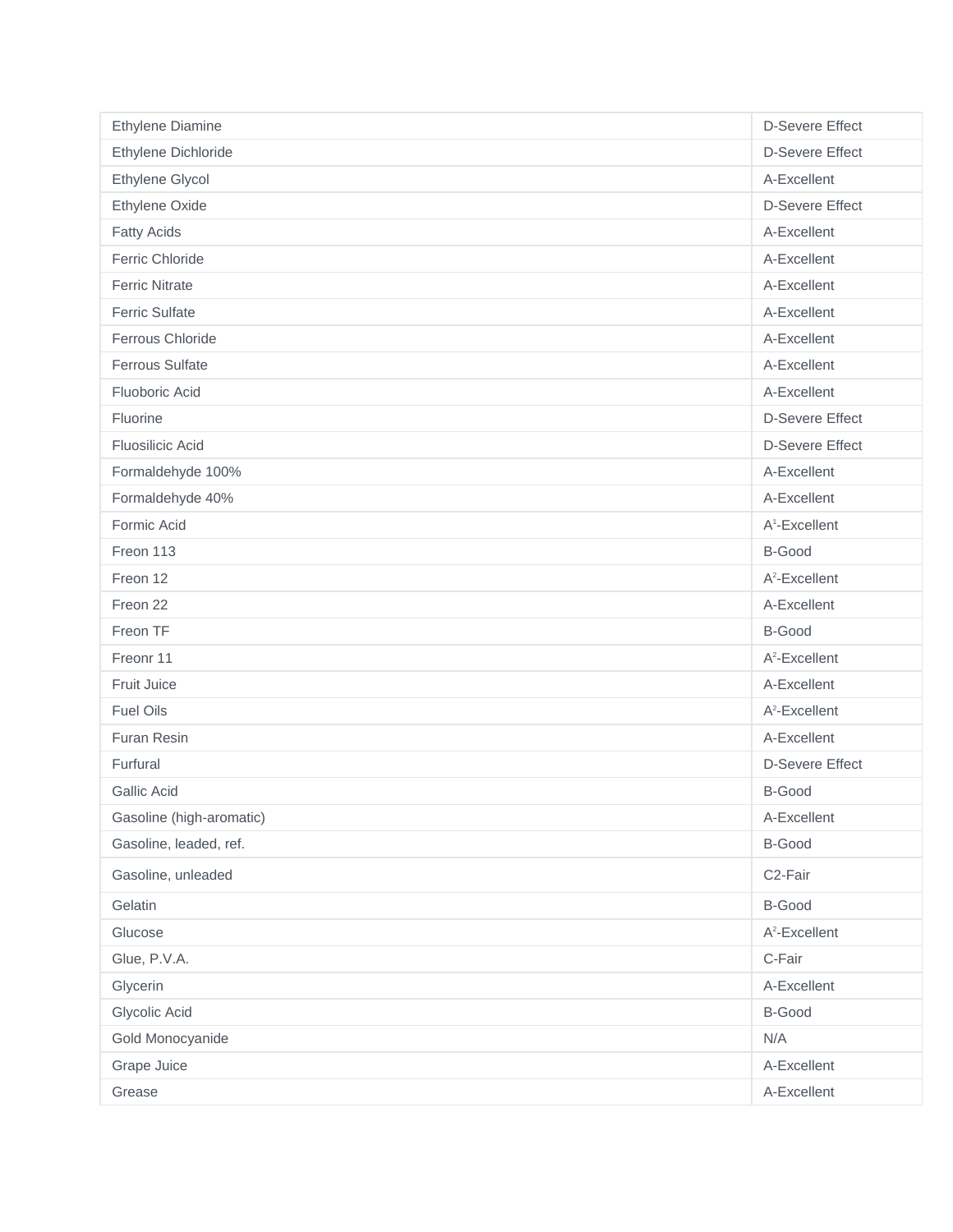| Heptane                    | $C^1$ -Fair               |
|----------------------------|---------------------------|
| Hexane                     | $B^1$ -Good               |
| Honey                      | A-Excellent               |
| Hydraulic Oil (Petro)      | A-Excellent               |
| Hydraulic Oil (Synthetic)  | A-Excellent               |
| Hydrazine                  | N/A                       |
| Hydrobromic Acid 100%      | A <sup>1</sup> -Excellent |
| Hydrobromic Acid 20%       | B <sup>2</sup> -Good      |
| Hydrochloric Acid 100%     | <b>D-Severe Effect</b>    |
| Hydrochloric Acid 20%      | A <sup>2</sup> -Excellent |
| Hydrochloric Acid 37%      | <b>B-Good</b>             |
| Hydrochloric Acid, Dry Gas | $A^2$ -Excellent          |
| Hydrocyanic Acid           | B-Good                    |
| Hydrocyanic Acid (Gas 10%) | A-Excellent               |
| Hydrofluoric Acid 100%     | C-Fair                    |
| Hydrofluoric Acid 20%      | B-Good                    |
| Hydrofluoric Acid 50%      | B <sup>1</sup> -Good      |
| Hydrofluoric Acid 75%      | C-Fair                    |
| Hydrofluosilicic Acid 100% | B <sup>1</sup> -Good      |
| Hydrofluosilicic Acid 20%  | A <sup>2</sup> -Excellent |
| Hydrogen Gas               | A <sup>2</sup> -Excellent |
| Hydrogen Peroxide 10%      | A <sup>1</sup> -Excellent |
| Hydrogen Peroxide 100%     | A-Excellent               |
| Hydrogen Peroxide 30%      | A <sup>1</sup> -Excellent |
| Hydrogen Peroxide 50%      | A <sup>1</sup> -Excellent |
| Hydrogen Sulfide (aqua)    | $B^1$ -Good               |
| Hydrogen Sulfide (dry)     | A <sup>2</sup> -Excellent |
| Hydroquinone               | <b>B-Good</b>             |
| Hydroxyacetic Acid 70%     | <b>D-Severe Effect</b>    |
| Ink                        | C-Fair                    |
| Iodine                     | A-Excellent               |
| lodine (in alcohol)        | A-Excellent               |
| lodoform                   | A-Excellent               |
| Isooctane                  | A <sup>1</sup> -Excellent |
| Isopropyl Acetate          | <b>D-Severe Effect</b>    |
| Isopropyl Ether            | <b>B-Good</b>             |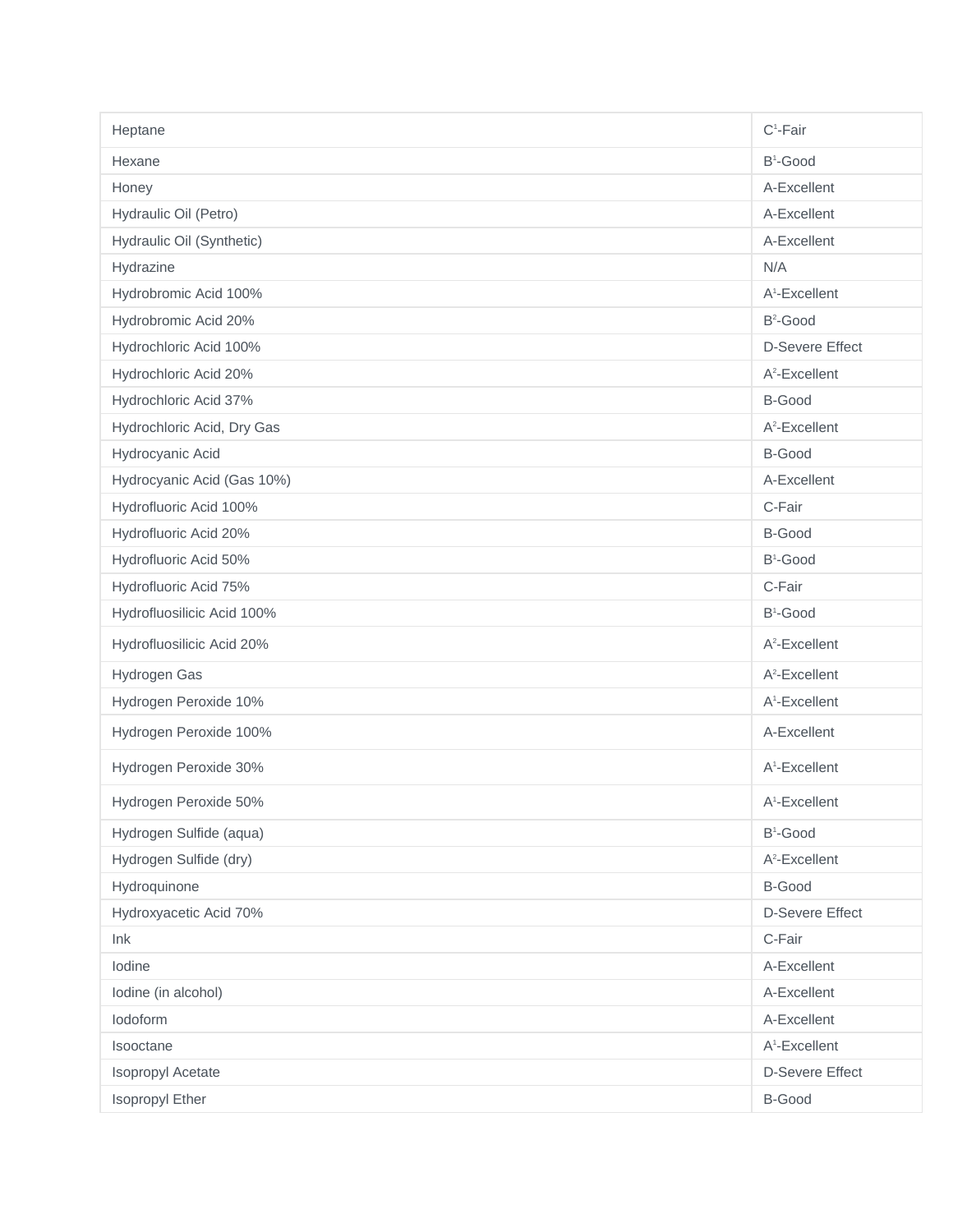| Isotane                         | A-Excellent               |
|---------------------------------|---------------------------|
| Jet Fuel (JP3, JP4, JP5)        | C-Fair                    |
| Kerosene                        | $A^2$ -Excellent          |
| Ketones                         | <b>D-Severe Effect</b>    |
| Lacquer Thinners                | <b>D-Severe Effect</b>    |
| Lacquers                        | <b>D-Severe Effect</b>    |
| Lactic Acid                     | B <sup>1</sup> -Good      |
| Lard                            | A <sup>1</sup> -Excellent |
| Latex                           | N/A                       |
| <b>Lead Acetate</b>             | <b>B-Good</b>             |
| <b>Lead Nitrate</b>             | A <sup>2</sup> -Excellent |
| Lead Sulfamate                  | B-Good                    |
| Ligroin                         | N/A                       |
| Lime                            | <b>B-Good</b>             |
| Linoleic Acid                   | $A^2$ -Excellent          |
| Lithium Chloride                | <b>D-Severe Effect</b>    |
| Lithium Hydroxide               | N/A                       |
| Lubricants                      | B <sup>2</sup> -Good      |
| Lye: Ca(OH)2 Calcium Hydroxide  | B <sup>2</sup> -Good      |
| Lye: KOH Potassium Hydroxide    | <b>B-Good</b>             |
| Lye: NaOH Sodium Hydroxide      | A-Excellent               |
| Magnesium Bisulfate             | $A^2$ -Excellent          |
| Magnesium Carbonate             | B-Good                    |
| Magnesium Chloride              | B-Good                    |
| Magnesium Hydroxide             | A <sup>2</sup> -Excellent |
| Magnesium Nitrate               | $A^2$ -Excellent          |
| Magnesium Oxide                 | N/A                       |
| Magnesium Sulfate (Epsom Salts) | A <sup>1</sup> -Excellent |
| Maleic Acid                     | A <sup>2</sup> -Excellent |
| Maleic Anhydride                | N/A                       |
| Malic Acid                      | A <sup>2</sup> -Excellent |
| Manganese Sulfate               | C-Fair                    |
| Mash                            | N/A                       |
| Mayonnaise                      | <b>D-Severe Effect</b>    |
| Melamine                        | <b>D-Severe Effect</b>    |
| Mercuric Chloride (dilute)      | A-Excellent               |
| Mercuric Cyanide                | A-Excellent               |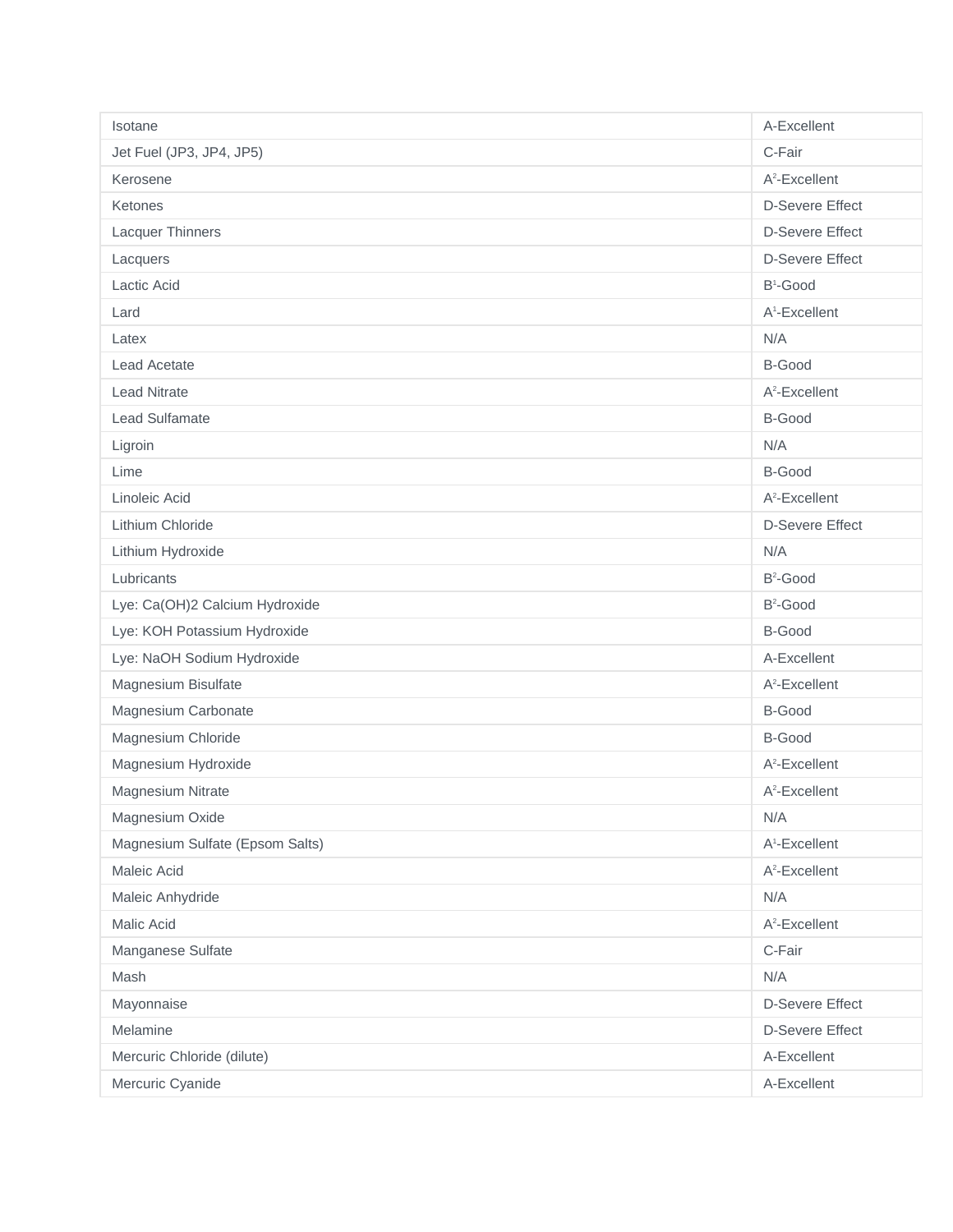| <b>Mercurous Nitrate</b>     | A-Excellent               |
|------------------------------|---------------------------|
| Mercury                      | A-Excellent               |
| Methane                      | <b>B-Good</b>             |
| Methanol (Methyl Alcohol)    | A <sup>1</sup> -Excellent |
| Methyl Acetate               | <b>D-Severe Effect</b>    |
| Methyl Acetone               | <b>D-Severe Effect</b>    |
| Methyl Acrylate              | N/A                       |
| Methyl Alcohol 10%           | A <sup>1</sup> -Excellent |
| Methyl Bromide               | <b>D-Severe Effect</b>    |
| Methyl Butyl Ketone          | A-Excellent               |
| Methyl Cellosolve            | <b>D-Severe Effect</b>    |
| Methyl Chloride              | <b>D-Severe Effect</b>    |
| Methyl Dichloride            | A-Excellent               |
| Methyl Ethyl Ketone          | <b>D-Severe Effect</b>    |
| Methyl Ethyl Ketone Peroxide | N/A                       |
| Methyl Isobutyl Ketone       | <b>D-Severe Effect</b>    |
| Methyl Isopropyl Ketone      | <b>D-Severe Effect</b>    |
| Methyl Methacrylate          | A-Excellent               |
| Methylamine                  | <b>D-Severe Effect</b>    |
| Methylene Chloride           | <b>D-Severe Effect</b>    |
| <b>Milk</b>                  | $A^2$ -Excellent          |
| <b>Mineral Spirits</b>       | A-Excellent               |
| Molasses                     | A-Excellent               |
| Monochloroacetic acid        | N/A                       |
| Monoethanolamine             | <b>D-Severe Effect</b>    |
| Morpholine                   | N/A                       |
| Motor oil                    | <b>B-Good</b>             |
| Mustard                      | B-Good                    |
| Naphtha                      | A <sup>1</sup> -Excellent |
| Naphthalene                  | <b>D-Severe Effect</b>    |
| Natural Gas                  | A-Excellent               |
| Nickel Chloride              | A-Excellent               |
| <b>Nickel Nitrate</b>        | A-Excellent               |
| Nickel Sulfate               | A-Excellent               |
| Nitrating Acid (<15% HNO3)   | <b>D-Severe Effect</b>    |
| Nitrating Acid (>15% H2SO4)  | <b>D-Severe Effect</b>    |
| Nitrating Acid (S1% Acid)    | <b>D-Severe Effect</b>    |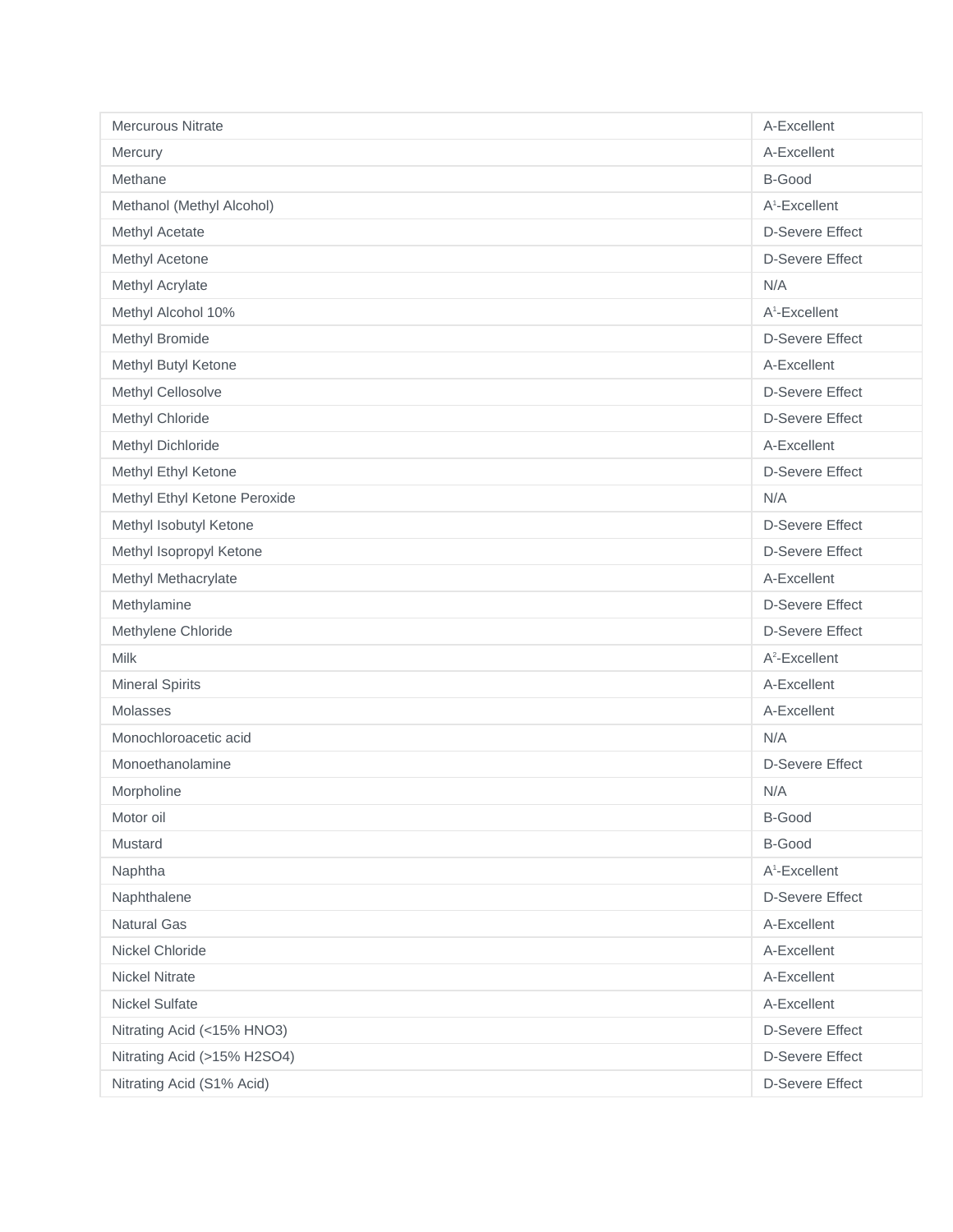| Nitrating Acid (S15% H2SO4)            | <b>D-Severe Effect</b>    |
|----------------------------------------|---------------------------|
| Nitric Acid (20%)                      | A <sup>1</sup> -Excellent |
| Nitric Acid (50%)                      | B <sup>1</sup> -Good      |
| Nitric Acid (5-10%)                    | A <sup>1</sup> -Excellent |
| Nitric Acid (Concentrated)             | B <sup>1</sup> -Good      |
| Nitrobenzene                           | <b>D-Severe Effect</b>    |
| Nitrogen Fertilizer                    | N/A                       |
| Nitromethane                           | $B^2$ -Good               |
| Nitrous Acid                           | A-Excellent               |
| Nitrous Oxide                          | A-Excellent               |
| Oils: Aniline                          | <b>D-Severe Effect</b>    |
| Oils: Anise                            | N/A                       |
| Oils: Bay                              | N/A                       |
| Oils: Bone                             | N/A                       |
| Oils: Castor                           | A-Excellent               |
| Oils: Cinnamon                         | <b>D-Severe Effect</b>    |
| Oils: Citric                           | B-Good                    |
| Oils: Clove                            | N/A                       |
| Oils: Coconut                          | A <sup>1</sup> -Excellent |
| Oils: Cod Liver                        | A <sup>1</sup> -Excellent |
| Oils: Corn                             | B-Good                    |
| Oils: Cottonseed                       | $B^2$ -Good               |
| Oils: Creosote                         | C-Fair                    |
| Oils: Diesel Fuel Oil (20, 30, 40, 50) | <b>B-Good</b>             |
| Oils: Fuel Oil (1, 2, 3, 5A, 5B, 6)    | A <sup>2</sup> -Excellent |
| Oils: Ginger                           | N/A                       |
| Oils: Hydraulic Oil (Petro)            | A-Excellent               |
| Oils: Hydraulic Oil (Synthetic)        | A-Excellent               |
| Oils: Lemon                            | N/A                       |
| Oils: Linseed                          | A <sup>2</sup> -Excellent |
| Oils: Mineral                          | B-Good                    |
| Oils: Olive                            | C-Fair                    |
| Oils: Orange                           | $C^1$ -Fair               |
| Oils: Palm                             | A-Excellent               |
| Oils: Peanut                           | A <sup>1</sup> -Excellent |
| Oils: Peppermint                       | N/A                       |
| Oils: Pine                             | <b>D-Severe Effect</b>    |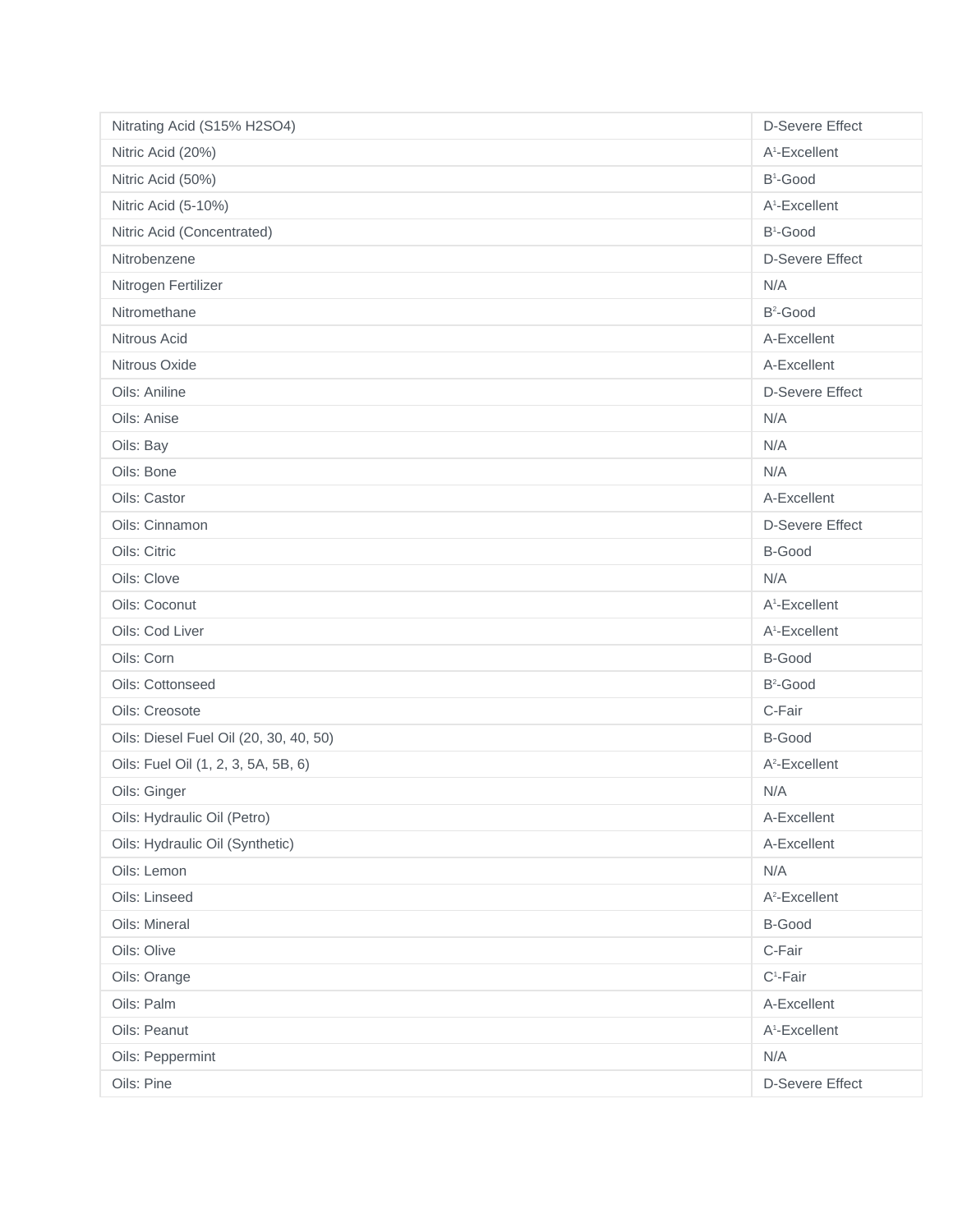| Oils: Rapeseed                            | N/A                       |
|-------------------------------------------|---------------------------|
| Oils: Rosin                               | $C^1$ -Fair               |
| Oils: Sesame Seed                         | A-Excellent               |
| Oils: Silicone                            | A-Excellent               |
| Oils: Soybean                             | A <sup>1</sup> -Excellent |
| Oils: Sperm (whale)                       | N/A                       |
| Oils: Tanning                             | N/A                       |
| Oils: Transformer                         | B-Good                    |
| Oils: Turbine                             | A <sup>1</sup> -Excellent |
| Oleic Acid                                | C <sub>2</sub> -Fair      |
| Oleum 100%                                | <b>D-Severe Effect</b>    |
| Oleum 25%                                 | <b>D-Severe Effect</b>    |
| Oxalic Acid (cold)                        | <b>B-Good</b>             |
| Ozone                                     | B-Good                    |
| Palmitic Acid                             | B <sup>1</sup> -Good      |
| Paraffin                                  | B-Good                    |
| Pentane                                   | A-Excellent               |
| Perchloric Acid                           | C-Fair                    |
| Perchloroethylene                         | $C^1$ -Fair               |
| Petrolatum                                | B-Good                    |
| Petroleum                                 | N/A                       |
| Phenol (10%)                              | $C^1$ -Fair               |
| Phenol (Carbolic Acid)                    | <b>D-Severe Effect</b>    |
| Phosphoric Acid (>40%)                    | B-Good                    |
| Phosphoric Acid (crude)                   | $B^2$ -Good               |
| Phosphoric Acid (molten)                  | <b>D-Severe Effect</b>    |
| Phosphoric Acid (S40%)                    | B-Good                    |
| Phosphoric Acid Anhydride                 | N/A                       |
| Phosphorus                                | A <sup>1</sup> -Excellent |
| Phosphorus Trichloride                    | <b>D-Severe Effect</b>    |
| Photographic Developer                    | A-Excellent               |
| Photographic Solutions                    | A-Excellent               |
| <b>Phthalic Acid</b>                      | N/A                       |
| Phthalic Anhydride                        | <b>D-Severe Effect</b>    |
| Picric Acid                               | <b>D-Severe Effect</b>    |
| Plating Solutions, Antimony Plating 130°F | A-Excellent               |
| Plating Solutions, Arsenic Plating 110°F  | A-Excellent               |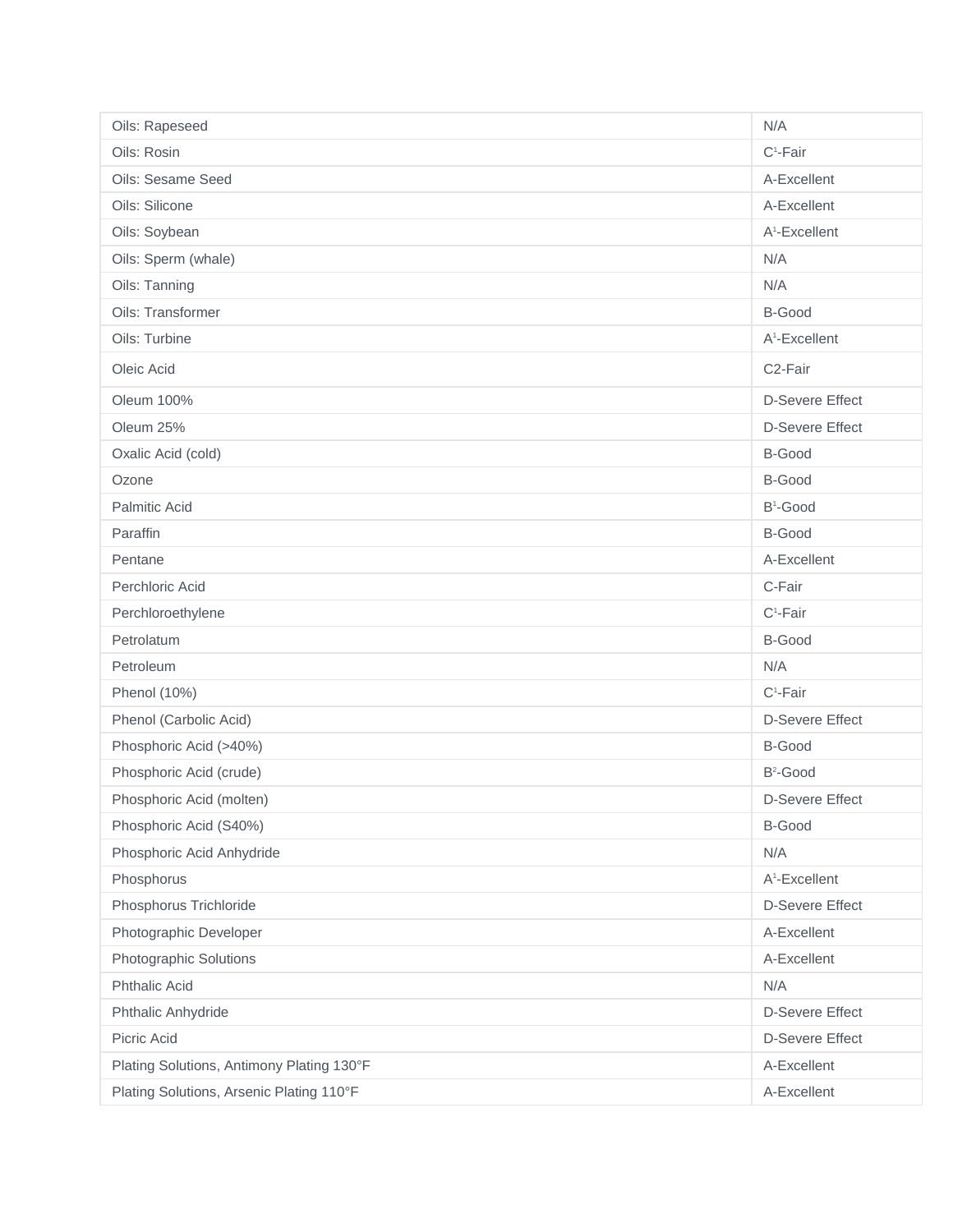| Plating Solutions (Brass): High-Speed Brass Bath 110°F                 | A-Excellent            |
|------------------------------------------------------------------------|------------------------|
| Plating Solutions (Brass): Regular Brass Bath 100°F                    | A-Excellent            |
| Plating Solutions (Bronze): Cu-Cd Bronze Bath R.T.                     | A-Excellent            |
| Plating Solutions (Bronze): Cu-Sn Bronze Bath 160°F                    | <b>D-Severe Effect</b> |
| Plating Solutions (Bronze): Cu-Zn Bronze Bath 100°F                    | A-Excellent            |
| Plating Solutions (Cadmium): Cyanide Bath 90°F                         | A-Excellent            |
| Plating Solutions (Cadmium): Fluoborate Bath 100°F                     | A-Excellent            |
| Plating Solutions, (Chromium): Barrel Chrome Bath 95°F                 | A-Excellent            |
| Plating Solutions, (Chromium): Black Chrome Bath 115°F                 | A-Excellent            |
| Plating Solutions, (Chromium): Chromic-Sulfuric Bath 130°F             | A-Excellent            |
| Plating Solutions, (Chromium): Fluoride Bath 130°F                     | A-Excellent            |
| Plating Solutions, (Chromium): Fluosilicate Bath 95°F                  | A-Excellent            |
| Plating Solutions, Copper Plating (Acid): Copper Fluoborate Bath 120°F | A-Excellent            |
| Plating Solutions, Copper Plating (Acid): Copper Sulfate Bath R.T.     | A-Excellent            |
| Plating Solutions, Copper Plating (Cyanide): Copper Strike Bath 120°F  | A-Excellent            |
| Plating Solutions, Copper Plating (Cyanide): High-Speed Bath 180°F     | <b>D-Severe Effect</b> |
| Plating Solutions, Copper Plating (Cyanide): Rochelle Salt Bath 150°F  | <b>D-Severe Effect</b> |
| Plating Solutions, Copper Plating (Misc): Copper (Electroless)         | A-Excellent            |
| Plating Solutions, Copper Plating (Misc): Copper Pyrophosphate         | A-Excellent            |
| Plating Solutions (Gold): Acid 75°F                                    | A-Excellent            |
| Plating Solutions (Gold): Cyanide 150°F                                | <b>D-Severe Effect</b> |
| Plating Solutions (Gold): Neutral 75°F                                 | A-Excellent            |
| Plating Solutions, Indium Sulfamate Plating R.T.                       | A-Excellent            |
| Plating Solutions (Iron): Ferrous Am Sulfate Bath 150°F                | <b>D-Severe Effect</b> |
| Plating Solutions (Iron): Ferrous Chloride Bath 190°F                  | <b>D-Severe Effect</b> |
| Plating Solutions (Iron): Ferrous Sulfate Bath 150°F                   | <b>D-Severe Effect</b> |
| Plating Solutions (Iron): Fluoborate Bath 145°F                        | <b>D-Severe Effect</b> |
| Plating Solutions (Iron): Sulfamate 140°F                              | A-Excellent            |
| Plating Solutions (Iron): Sulfate-Chloride Bath 160°F                  | <b>D-Severe Effect</b> |
| Plating Solutions, Lead Fluoborate Plating                             | A-Excellent            |
| Plating Solutions, (Nickel): Electroless 200°F                         | <b>D-Severe Effect</b> |
| Plating Solutions, (Nickel): Fluoborate 100-170°F                      | A-Excellent            |
| Plating Solutions, (Nickel): High-Chloride 130-160°F                   | <b>D-Severe Effect</b> |
| Plating Solutions, (Nickel): Sulfamate 100-140°F                       | A-Excellent            |
| Plating Solutions, (Nickel): Watts Type 115-160°F                      | <b>D-Severe Effect</b> |
| Plating Solutions (Rhodium) 120°F                                      | A-Excellent            |
| Plating Solutions, (Silver) 80-120°F                                   | A-Excellent            |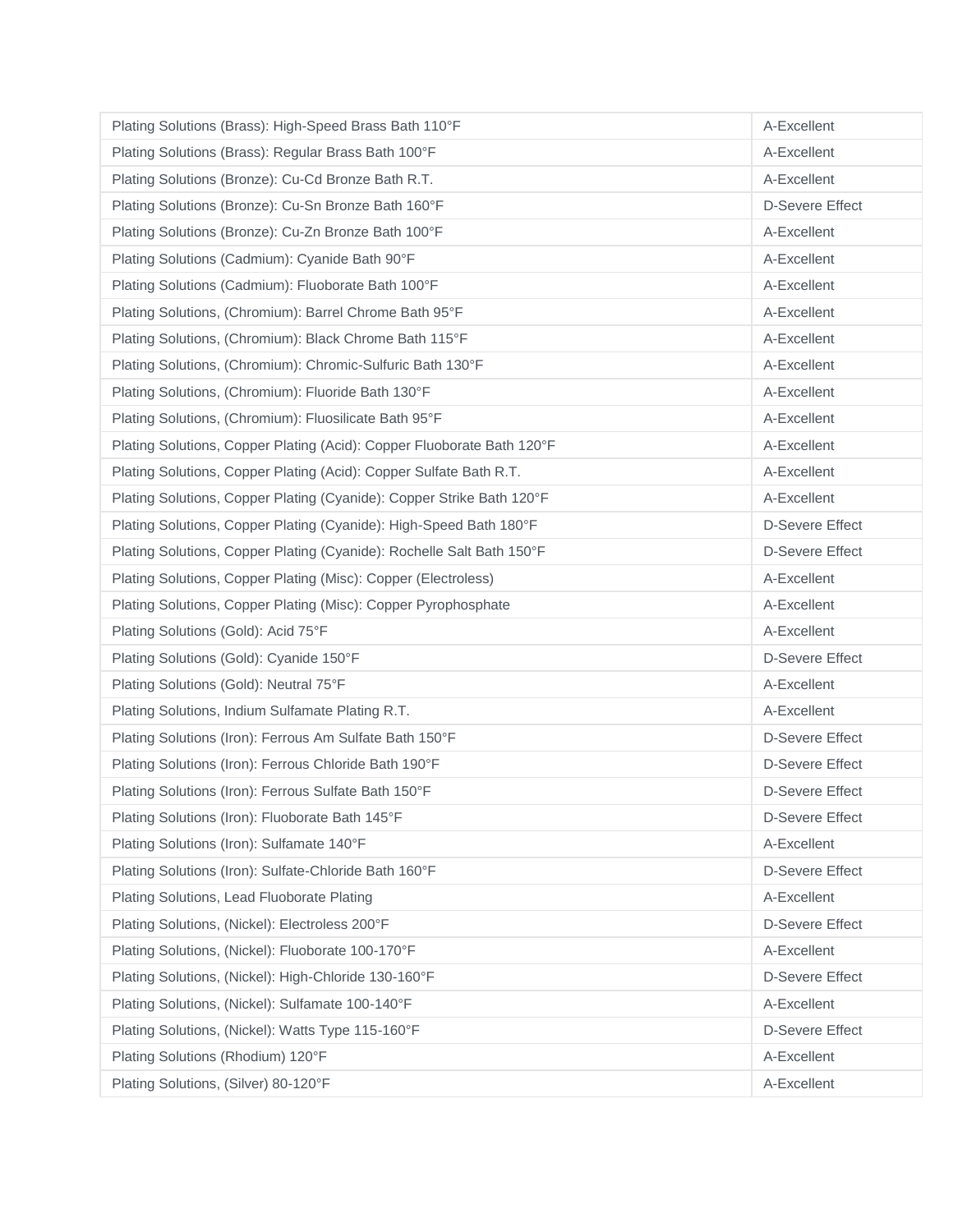| Plating Solutions, Tin-Fluoborate Plating 100°F      | A-Excellent               |
|------------------------------------------------------|---------------------------|
| Plating Solutions, Tin-Lead Plating 100°F            | A-Excellent               |
| Plating Solutions (Zinc): Acid Chloride 140°F        | A-Excellent               |
| Plating Solutions (Zinc): Acid Fluoborate Bath R.T.  | A-Excellent               |
| Plating Solutions (Zinc): Acid Sulfate Bath 150°F    | <b>D-Severe Effect</b>    |
| Plating Solutions (Zinc): Alkaline Cyanide Bath R.T. | A-Excellent               |
| Potash (Potassium Carbonate)                         | A-Excellent               |
| Potassium Bicarbonate                                | A-Excellent               |
| Potassium Bromide                                    | A-Excellent               |
| Potassium Chlorate                                   | A-Excellent               |
| Potassium Chloride                                   | A-Excellent               |
| Potassium Chromate                                   | A-Excellent               |
| Potassium Cyanide Solutions                          | A-Excellent               |
| Potassium Dichromate                                 | A-Excellent               |
| Potassium Ferricyanide                               | A-Excellent               |
| Potassium Ferrocyanide                               | A-Excellent               |
| Potassium Hydroxide (Caustic Potash)                 | A <sup>1</sup> -Excellent |
| Potassium Hypochlorite                               | B <sup>1</sup> -Good      |
| Potassium Iodide                                     | $A^2$ -Excellent          |
| Potassium Nitrate                                    | A-Excellent               |
| Potassium Oxalate                                    | N/A                       |
| Potassium Permanganate                               | A <sup>1</sup> -Excellent |
| Potassium Sulfate                                    | $A^2$ -Excellent          |
| Potassium Sulfide                                    | A <sup>2</sup> -Excellent |
| Propane (liquefied)                                  | A <sup>1</sup> -Excellent |
| Propylene                                            | $B^1$ -Good               |
| Propylene Glycol                                     | $C^1$ -Fair               |
| Pyridine                                             | <b>D-Severe Effect</b>    |
| Pyrogallic Acid                                      | A-Excellent               |
| Resorcinal                                           | C-Fair                    |
| Rosins                                               | $C^1$ -Fair               |
| Rum                                                  | A-Excellent               |
| Rust Inhibitors                                      | N/A                       |
| <b>Salad Dressings</b>                               | N/A                       |
| Salicylic Acid                                       | B <sup>1</sup> -Good      |
| Salt Brine (NaCl saturated)                          | A-Excellent               |
| Sea Water                                            | A <sup>2</sup> -Excellent |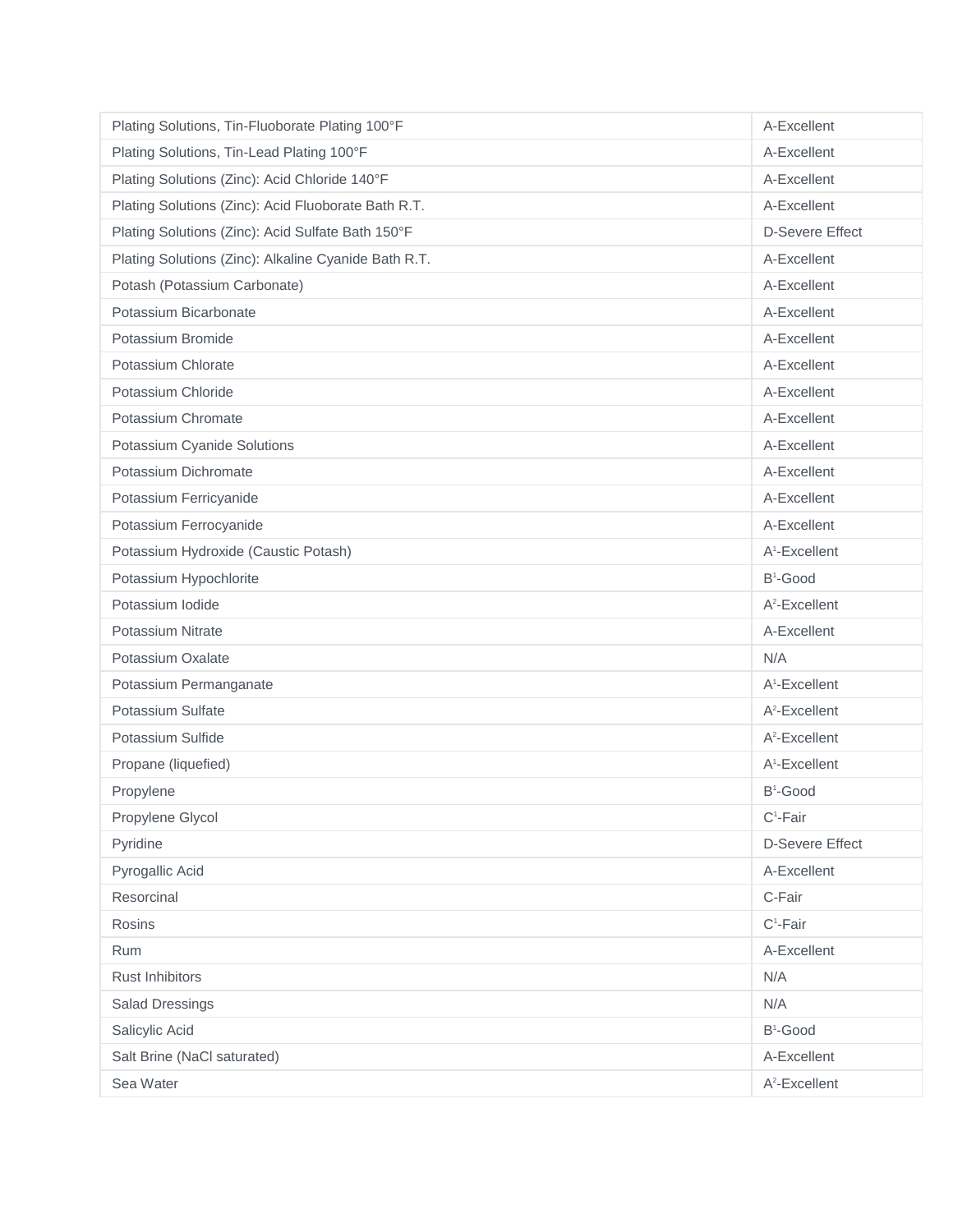| Shellac (Bleached)              | N/A                       |
|---------------------------------|---------------------------|
| Shellac (Orange)                | N/A                       |
| Silicone                        | A-Excellent               |
| Silver Bromide                  | N/A                       |
| <b>Silver Nitrate</b>           | A <sup>1</sup> -Excellent |
| Soap Solutions                  | A-Excellent               |
| Soda Ash (see Sodium Carbonate) | A-Excellent               |
| Sodium Acetate                  | $B^1$ -Good               |
| Sodium Aluminate                | N/A                       |
| Sodium Benzoate                 | B <sup>1</sup> -Good      |
| Sodium Bicarbonate              | $A^2$ -Excellent          |
| Sodium Bisulfate                | A <sup>2</sup> -Excellent |
| Sodium Bisulfite                | $A^2$ -Excellent          |
| Sodium Borate (Borax)           | $A^2$ -Excellent          |
| Sodium Bromide                  | B <sup>2</sup> -Good      |
| Sodium Carbonate                | $A^2$ -Excellent          |
| Sodium Chlorate                 | A <sup>1</sup> -Excellent |
| Sodium Chloride                 | $A^2$ -Excellent          |
| Sodium Chromate                 | N/A                       |
| Sodium Cyanide                  | $A^2$ -Excellent          |
| Sodium Ferrocyanide             | A-Excellent               |
| Sodium Fluoride                 | $A^2$ -Excellent          |
| Sodium Hydrosulfite             | C-Fair                    |
| Sodium Hydroxide (20%)          | A-Excellent               |
| Sodium Hydroxide (50%)          | A-Excellent               |
| Sodium Hydroxide (80%)          | A-Excellent               |
| Sodium Hypochlorite (<20%)      | A-Excellent               |
| Sodium Hypochlorite (100%)      | <b>B-Good</b>             |
| Sodium Hyposulfate              | N/A                       |
| Sodium Metaphosphate            | A-Excellent               |
| Sodium Metasilicate             | A-Excellent               |
| Sodium Nitrate                  | A <sup>2</sup> -Excellent |
| Sodium Perborate                | A <sup>2</sup> -Excellent |
| Sodium Peroxide                 | $B^2$ -Good               |
| Sodium Polyphosphate            | A <sup>1</sup> -Excellent |
| Sodium Silicate                 | A <sup>2</sup> -Excellent |
| Sodium Sulfate                  | A <sup>2</sup> -Excellent |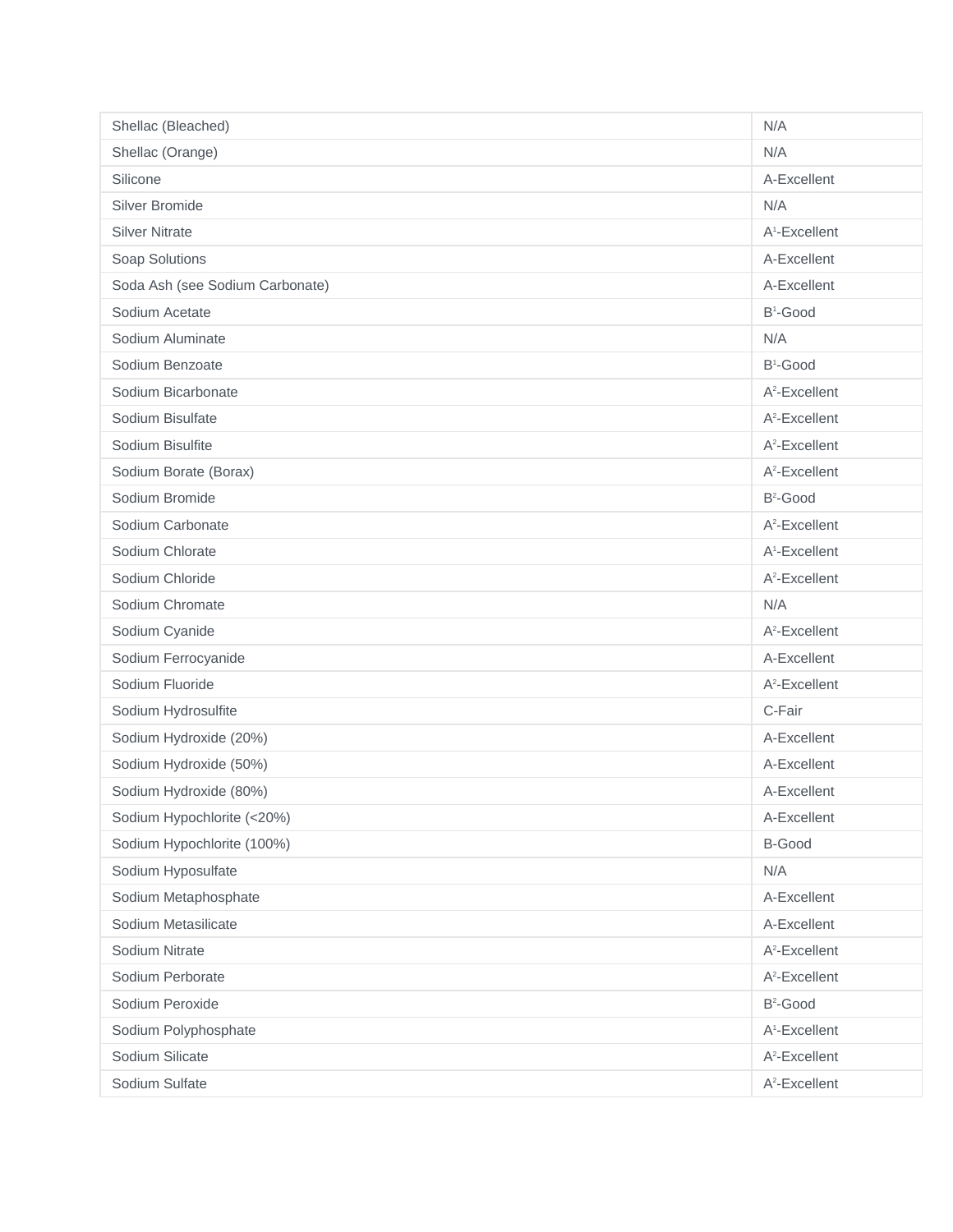| Sodium Sulfide                    | A <sup>2</sup> -Excellent |
|-----------------------------------|---------------------------|
| Sodium Sulfite                    | $A^2$ -Excellent          |
| Sodium Tetraborate                | $A^2$ -Excellent          |
| Sodium Thiosulfate (hypo)         | A <sup>2</sup> -Excellent |
| Sorghum                           | N/A                       |
| Soy Sauce                         | N/A                       |
| Stannic Chloride                  | $A^2$ -Excellent          |
| Stannic Fluoborate                | N/A                       |
| Stannous Chloride                 | A <sup>1</sup> -Excellent |
| Starch                            | A-Excellent               |
| <b>Stearic Acid</b>               | $B^2$ -Good               |
| <b>Stoddard Solvent</b>           | $C^1$ -Fair               |
| Styrene                           | <b>D-Severe Effect</b>    |
| Sugar (Liquids)                   | N/A                       |
| Sulfate (Liquors)                 | <b>B-Good</b>             |
| Sulfur Chloride                   | $C^1$ -Fair               |
| <b>Sulfur Dioxide</b>             | A <sup>1</sup> -Excellent |
| Sulfur Dioxide (dry)              | $A^2$ -Excellent          |
| Sulfur Hexafluoride               | <b>B-Good</b>             |
| <b>Sulfur Trioxide</b>            | A-Excellent               |
| Sulfur Trioxide (dry)             | A <sup>1</sup> -Excellent |
| Sulfuric Acid (<10%)              | A <sup>1</sup> -Excellent |
| Sulfuric Acid (10-75%)            | A <sup>1</sup> -Excellent |
| Sulfuric Acid (75-100%)           | <b>D-Severe Effect</b>    |
| Sulfuric Acid (cold concentrated) | <b>D-Severe Effect</b>    |
| Sulfuric Acid (hot concentrated)  | <b>D-Severe Effect</b>    |
| Sulfurous Acid                    | $A^2$ -Excellent          |
| Sulfuryl Chloride                 | N/A                       |
| Tallow                            | N/A                       |
| <b>Tannic Acid</b>                | A <sup>1</sup> -Excellent |
| <b>Tanning Liquors</b>            | A <sup>1</sup> -Excellent |
| <b>Tartaric Acid</b>              | A <sup>1</sup> -Excellent |
| Tetrachloroethane                 | C-Fair                    |
| Tetrachloroethylene               | <b>D-Severe Effect</b>    |
| Tetrahydrofuran                   | <b>D-Severe Effect</b>    |
| <b>Tin Salts</b>                  | A-Excellent               |
|                                   |                           |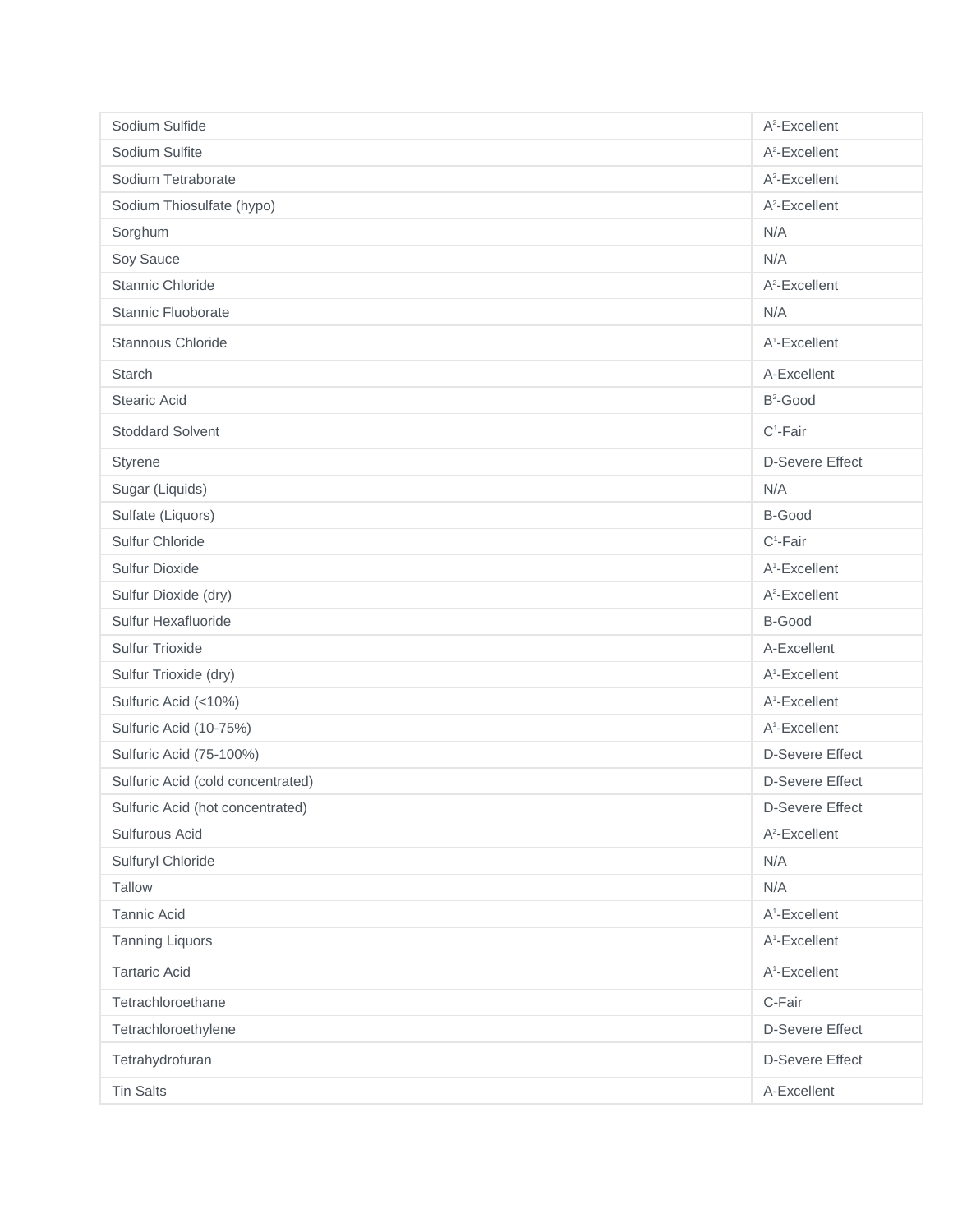| Toluene (Toluol)            | <b>D-Severe Effect</b>    |
|-----------------------------|---------------------------|
| Tomato Juice                | A-Excellent               |
| <b>Trichloroacetic Acid</b> | <b>B-Good</b>             |
| Trichloroethane             | C-Fair                    |
| Trichloroethylene           | <b>D-Severe Effect</b>    |
| Trichloropropane            | N/A                       |
| Tricresylphosphate          | <b>D-Severe Effect</b>    |
| Triethylamine               | <b>B-Good</b>             |
| Trisodium Phosphate         | A-Excellent               |
| Turpentine                  | <b>D-Severe Effect</b>    |
| Urea                        | <b>D-Severe Effect</b>    |
| Uric Acid                   | A-Excellent               |
| Urine                       | A-Excellent               |
| Varnish                     | <b>D-Severe Effect</b>    |
| Vegetable Juice             | N/A                       |
| Vinegar                     | <b>B-Good</b>             |
| Vinyl Acetate               | <b>D-Severe Effect</b>    |
| Vinyl Chloride              | <b>D-Severe Effect</b>    |
| Water, Acid, Mine           | B-Good                    |
| Water, Deionized            | $A^2$ -Excellent          |
| Water, Distilled            | A <sup>2</sup> -Excellent |
| Water, Fresh                | B-Good                    |
| Water, Salt                 | <b>B-Good</b>             |
| <b>Weed Killers</b>         | N/A                       |
| Whey                        | N/A                       |
| Whiskey & Wines             | $A^2$ -Excellent          |
| White Liquor (Pulp Mill)    | A <sup>2</sup> -Excellent |
| White Water (Paper Mill)    | A-Excellent               |
| Xylene                      | <b>D-Severe Effect</b>    |
| Zinc Chloride               | <b>B-Good</b>             |
| Zinc Hydrosulfite           | N/A                       |
| Zinc Sulfate                | A <sup>2</sup> -Excellent |

## **Explanation of Footnotes**

1. Satisfactory to 72°F (22°C)

2. Satisfactory to 120°F (48°C)

## **Ratings: Chemical Effect**

 $A = Excellent$ .

B = Good, Minor Effect, slight corrosion or discoloration

C = Fair, Moderate Effect, not recommended for continuous use. Softening, loss of strength, or